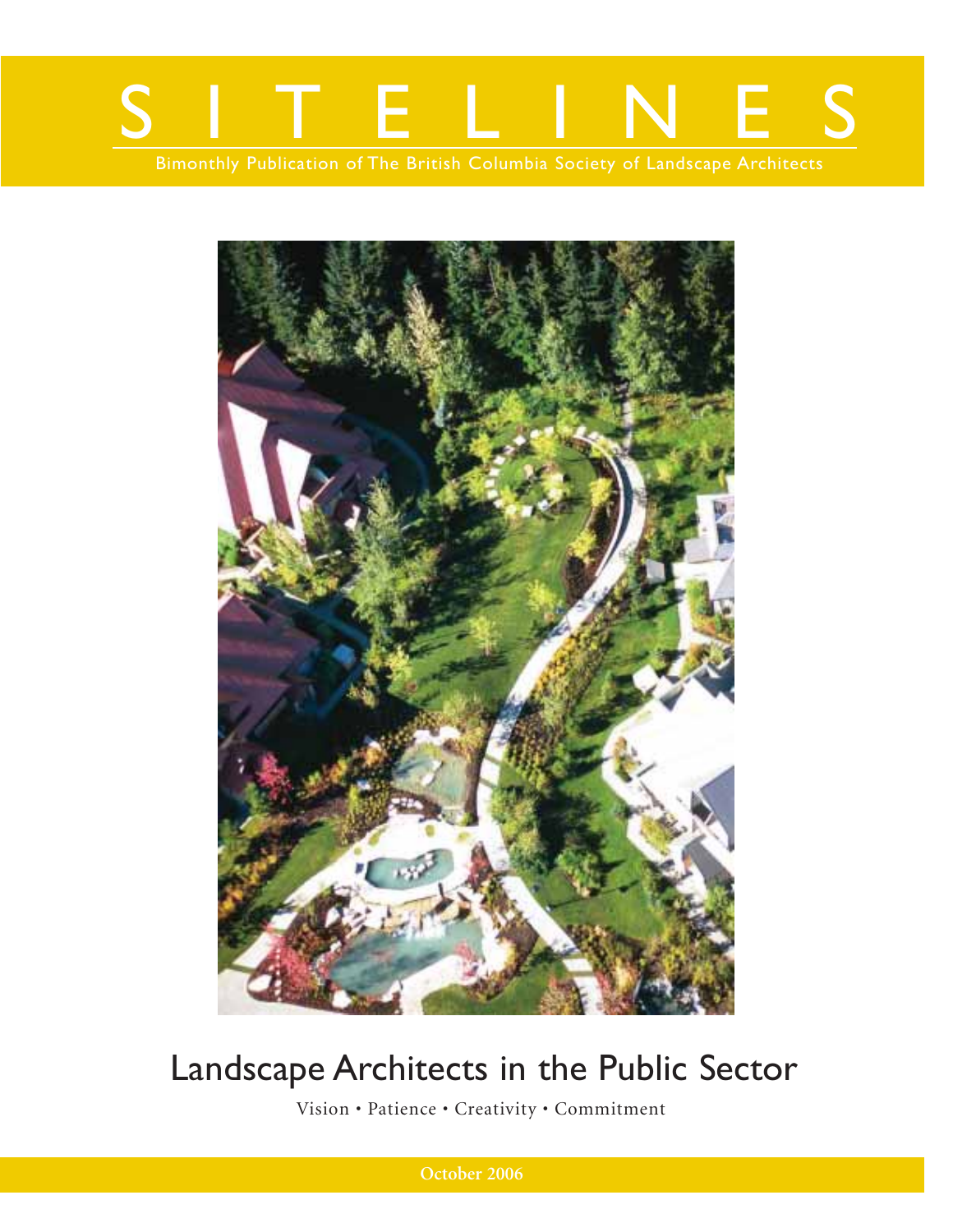

# FOR FUN THAT'S OVER THE TOP

#### COOLTOPPERS FIT IN WITH THE FUN

Now you can make shade an integral part of your play area. All of our CoolToppers attach to Landscape Structures' durable PlayBooster® posts, which means it's easy to add play panels, decks, tunnels and more. CoolToppers<sup>to</sup> Full Sail even integrates into your PlayBooster structure for a shaded. area that's as cool as it looks.

#### **OOLTOPPERS ARE HEROES IN THE HEAT**

When the sun shines, so do CoolToppers. They reduce temperatures by 15-30° F. Plus they provide protection from the sun's harmful rays by up to 90%!

### WHO KNEW SAFETY FROM THE SUN COULD BE SO COOL?

Now you can create comfortable shaded areas that have dimension and flair. Integrate CoolToppers as your finishing touch into outdoor areas including playgrounds, picnic areas, skateparks and sandboxes.

FOR MORE INFORMATION ON COOLTOPPERS, CONTACT **YOUR LANDSCAPE STRUCTURES REPRESENTATIVE:** 



Habitat Systems Inc. ph. (604) 294-4224 toll free: 1-866-HABITAT www.habitat-systems.com info@habitat-systems.com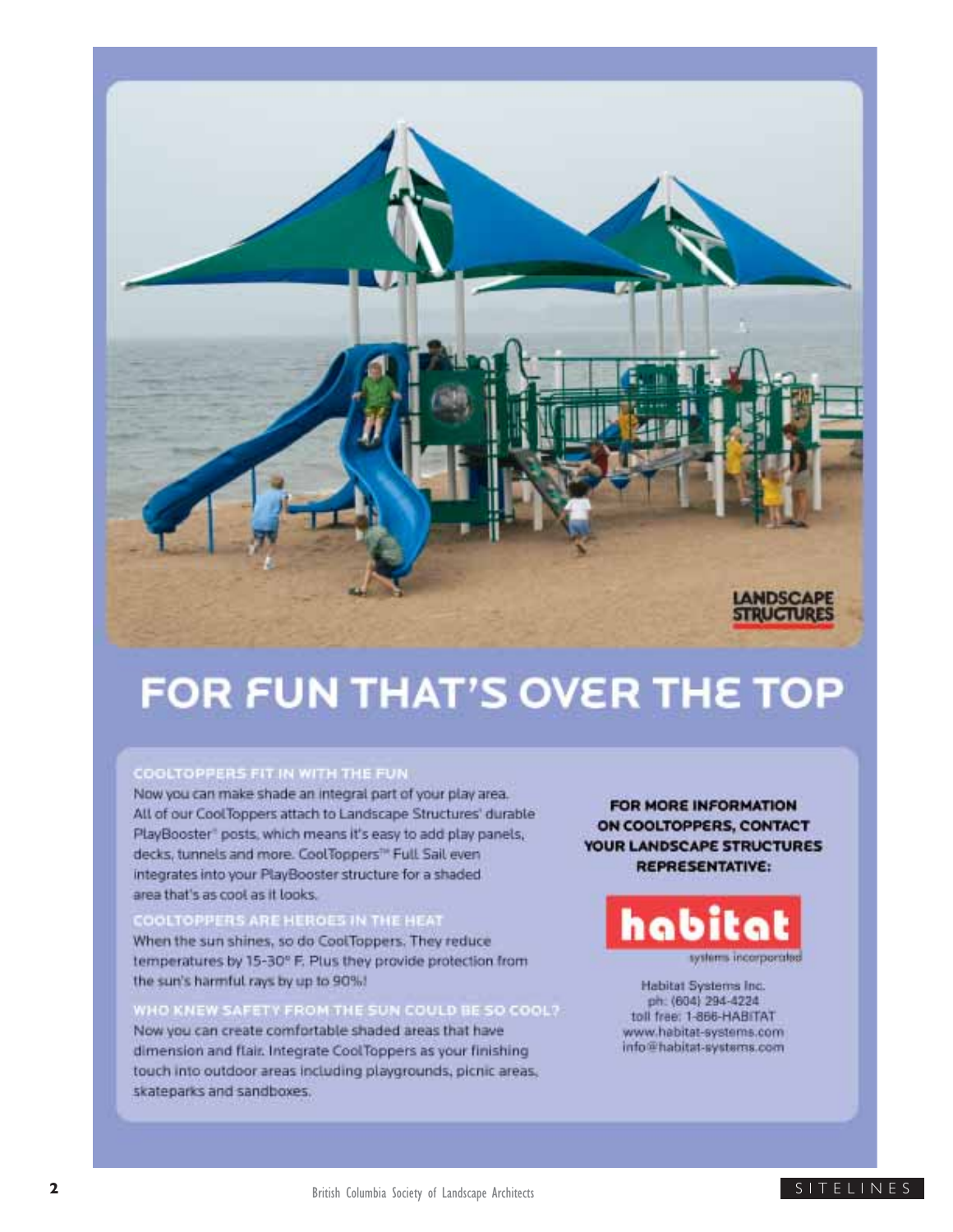

OF LANDSCAPE ARCHITECTS

| 110 - 355 Burrard Street            |                    |              |  |  |
|-------------------------------------|--------------------|--------------|--|--|
| Vancouver, BC V6C 2G8               |                    |              |  |  |
| Tel:                                | 604.682.5610       |              |  |  |
| Fax:                                | 604.681.3394       |              |  |  |
| Fmail:                              | admin@bcsla.org    |              |  |  |
| Website:                            | www.bcsla.org      |              |  |  |
| President                           | Pawel Gradowski    | 604.684.4611 |  |  |
| <b>President Elect</b>              | David Thompson     | 604.922.3217 |  |  |
| Past President                      | Mark Vaughan       | 604.922.1885 |  |  |
| Registrar                           | Patrick Harrison   | 250.754.5857 |  |  |
| <b>Treasurer</b>                    | Kate Davis-Johnson | 604.257.8471 |  |  |
| Directors                           | Tom Barratt        | 604.932.3040 |  |  |
|                                     | Joe Daly           | 250.361.0368 |  |  |
|                                     | Grace Fan          | 604.983.7394 |  |  |
|                                     | Dave Hutch         | 604.904.9803 |  |  |
|                                     | David Rose         | 604.904.9803 |  |  |
|                                     | Chris Sterry       | 604.688.6111 |  |  |
| CSLA BoG Rep.                       | Liane McKenna      | 604.257.8691 |  |  |
| <b>UBC</b> Liaison<br>(non-voting). | Cynthia Girling    | 604.822.0438 |  |  |
| Intern &                            |                    |              |  |  |
| Associate Rep                       | Teri Cantin        | 604.681.3303 |  |  |
| (non-voting).                       |                    |              |  |  |
| Student Rep.<br>(non-voting).       | Jamie Vala         | 604.732.3266 |  |  |
| Exec. Admin.<br>(non-voting).       | Tara Culham        | 604.682.5610 |  |  |

Sitelines is published six times per year; February, April, June, August, October, and December by the British Columbia Society of Landscape Architects and is mailed to all BCSLA members, registered landscape architects, associates and affiliates. the editorial deadline is the 8th and advertising is the 16th day of the intervening months. Advertising rate information is available on request. Inquiries regarding editorial, advertising, or other issues should be addressed to the Sitelines Editor, c/o the BSCLA at the above address.

#### Sitelines Group

| Editors        | Laura-Jean Kelly  | 604.730.4867 |
|----------------|-------------------|--------------|
|                | Cameron Murray    | 604.730.8256 |
| Advertising    | Tara Culham       | 604.682.5610 |
| Editor         | fax               | 604.681.3394 |
| Graphic Design | Odette Hidalgo    | 604.738.2768 |
| Printing       | McCallum Printing | 604.253.2252 |

The purpose of Sitelines is to provide an open forum for the exchange of ideas and information pertaining to the profession of Landscape Architecture. Individual opinions expressed are those of the writers and not necessarily of those of the BCSLA.

# Introduction

s Chair of the BCSLA Public Sector Sub-Committee I welcome this opportunity to A s Chair of the BCSLA Public Sector Sub-Committee I welcome this opportunity to introduce the October 2006 edition of Sitelines. This issue features articles written by BCSLA Members who work in the public sector. More than 30% of BCSLA Members are employed in the public sector in parks, planning and design, community development and more.

Landscape architects in the public sector bring our comprehensive skills and expertise to a broad spectrum of project in every region around BC. Our Members are key players when it comes to master planning, site selection, site planning, sustainability, urban design, visual analysis, design, team management and public facilitation and mediation.

Tiina Mack has written a terrific article about the City of Surrey and projects in the Whalley area. The BCSLA Public Sector Sub-Committee recently toured the area and we were impressed by all of the projects. Fiona Chamberlain from the Regional District of Central Okanagan has submitted a fascinating article on the historic Gellatly Nut Farm Regional Park in Kelowna. Gerald Fleming tells us about some of the exciting projects on Vancouver Island. Susan Rogers has put together some interesting information on projects in the District of North Vancouver. Kevin McFarland has provided an impressive article on projects in the Resort Municipality of Whistler. We also included a welcome to Daniel



*Cover Image: Design and Photograph by Resort Municipality of Whistler*

Roehr – the newest faculty Member at UBC.

Our Public Sector Sub-Committee is a diverse group of talented BCSLA Members that arranges site tours and meets informally from time to time to discuss issues of interest. The tours are always fun and informative – it's great to see what other LA's are up to and the unique problems and solutions that are out there. Sometimes we wrap up the meeting/tour with a tall cool refreshing beverage in the company of friends and have a few laughs.

On behalf of our group we hope that you enjoy reading about just a few of the projects that public sector landscape architect are working on in BC.

### *Ron Myers, MBCSLA*

*Manager of Design and Development, Parks, Recreation & Culture City of Abbotsford* 

### IN THIS ISSUE:

| Public Sector Landscape Architecture in Whistler                                   |  |
|------------------------------------------------------------------------------------|--|
|                                                                                    |  |
| District of North Vancouver Parks and Recreation ________________________________9 |  |
|                                                                                    |  |
|                                                                                    |  |
| Introduction to UBC's Newest Faculty Member ___________________________________17  |  |
|                                                                                    |  |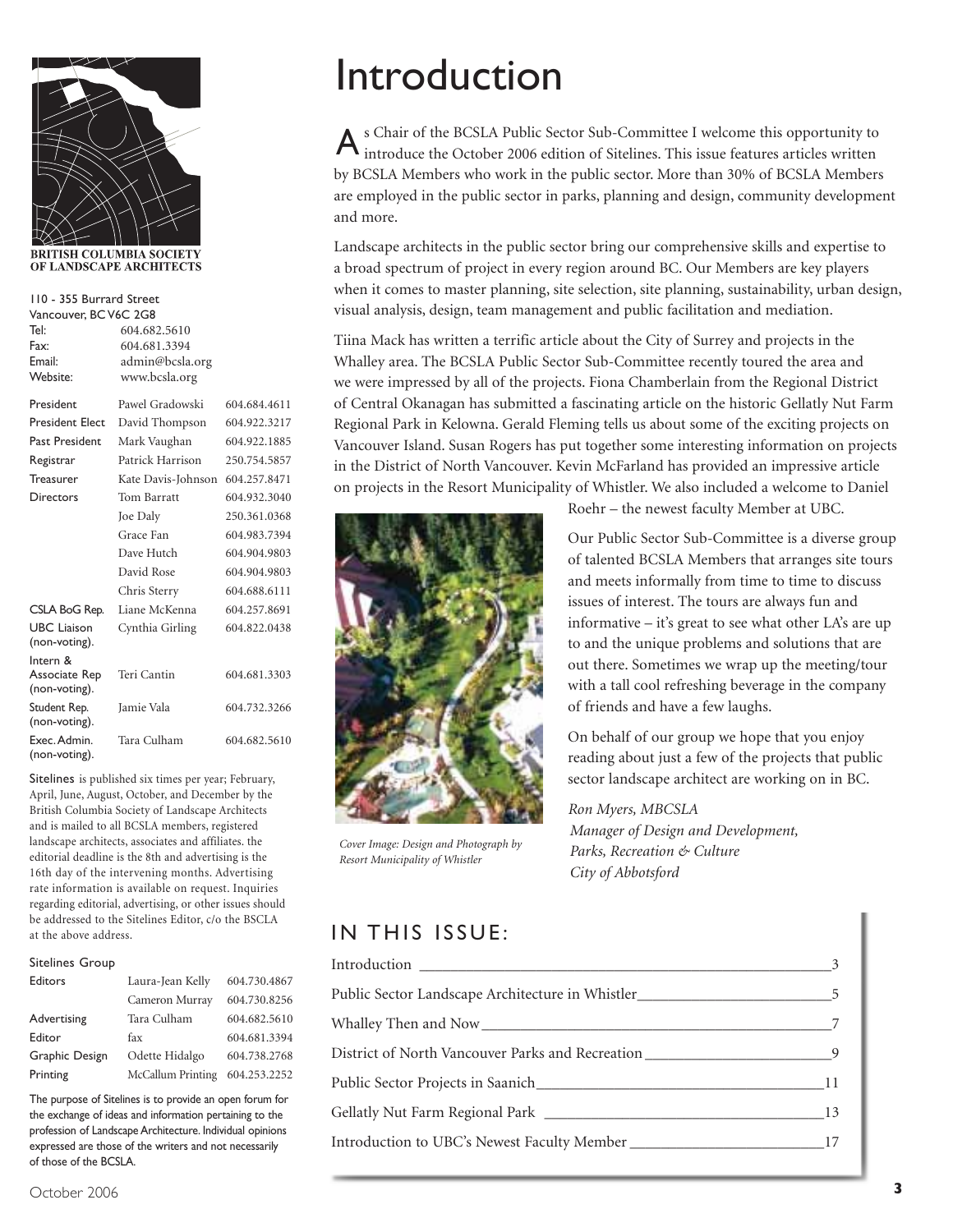

StreetPrint is a proprietary technology and opplication process that produces realistic brick, slate, stone, and other design effects on an asphalt base. StreetPrint aives unlimited creative freedom for hardscape and streetscape projects and empowers architects and designers to do more with less. The cost advantages over alternatives like brick or stone can be significant.



# **IPC** INTEGRATED PAVING CONCEPTS

604 574 7510 ext 266 www.integratedpaving.com



DuraTherm is an inigid thermoplastic installed within the asphalt surface. It meets the demands for high traffic applications under adverse conditions, providing highly visible and customizable decorative surfaces that require very low maintenance. DuraTherm is an easy way to create dramatic visual improvements to hardscapes quickly and inexpensively.

**IPC** INTEGRATED PAVING CONCEPTS







604 574 7510 ext 266 www.integratedpaving.com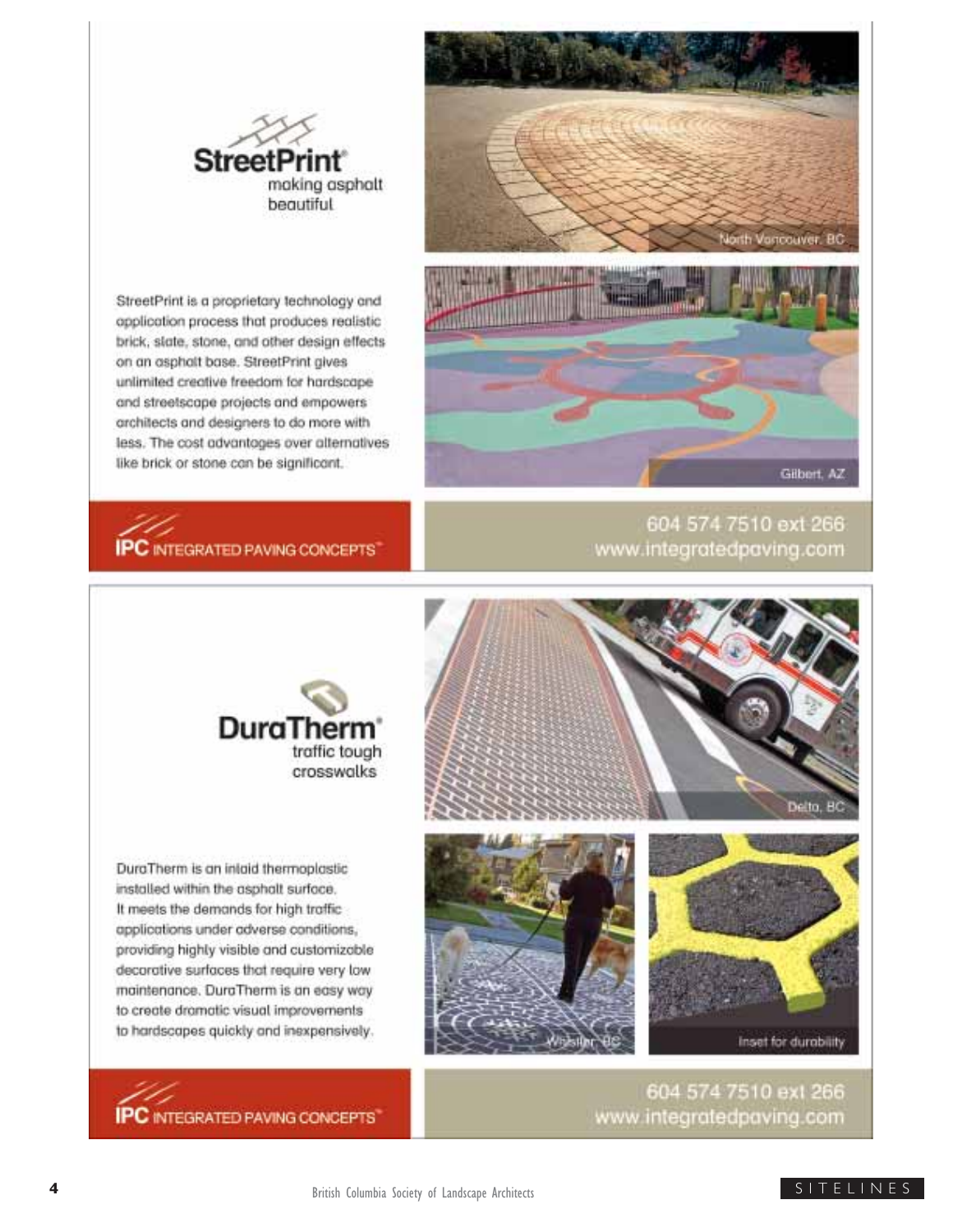# Public Sector Landscape Architecture

in Whistler *KEVIN MCFARLAND, MBCSLA* 

t was 1:00 a.m. and, as I waited for a It was 1:00 a.m. and, as I waited for a<br>hockey team in an empty parking lot outside Torino's Olympic Village, I had time to reflect on the eccentricities of my job and the nature of Whistler's public sector landscape architecture. In this episode, I was traded to the Games organizing committee to experience the weeks leading up to the start of the Winter Olympic Games – the high anxiety period. Several weeks later, my co-worker Martin Pardoe (MBCSLA) was sent to observe the Winter Paralympic Games.

In this resort municipality, so influenced by the work of landscape architects, the range of work and experiences is remarkable. For this, Martin and I thank our parks planning predecessors, as their good work seemed to convince decision makers that landscape architects can lead or contribute to any project. Currently, there are two landscape architects working for the Parks and Recreation Department. Several landscape architectural graduates have significantly infiltrated the Planning and Development Department, and, in the public sector

*PARKS PLANNER, RESORT MUNICIPALITY OF WHISTLER*

world of VANOC in Whistler, our former co-worker, Jan Jansen, MBCSLA, is developing the Sliding Centre for bobsled, luge and skeleton on Blackcomb Mountain (Jan measures his work in G-force).

Certainly, the prospect of the Winter Olympics has a large and growing influence on our work. Apart from the Olympic competition venues, the municipality is very much involved in the planning for the Athletes' Village and the Athletes' Centre. This site in south Whistler will become a new neighbourhood following the Games. The planned closure of the nearby landfill was hastened by the Games development, and the capped site will ultimately become a very large recreation space. Also within that area, our Department is currently building a section of the Sea to Sky Trail. The post Games neighbourhood will be a trailhead for the regional trail that is being developed from Squamish to Pemberton and beyond.

A significant Games related project will be built on the last remaining undeveloped site within Whistler Village North. This Lot



*Townsite aerial (Village with Whistler and Blackcomb Mountains) Coast Mountain Photography*



*Park Planning Day 06 (Martin and I with our Parks Planning co-workers on Whistler peak, Spring 2006) photo by Keith Bennett, GM Parks and Recreation*

1/9 was considered the site of the arena for the Paralympic Games sledge hockey events. As Manager of Parks and Facility Planning, Martin led the process to determine whether Whistler could afford to develop that facility. Through a difficult consultation process the community decided it could not proceed, and Martin will now shape the future of that site as a medals ceremony plaza and park. As part of the testing of Lot 1/9, famed landscape architect Eldon Beck was engaged by the municipality, and he worked with PWL Partnership Landscape Architects Inc. to develop options. Mr. Beck has had a large role in creating plans and critiquing progress in the development of the resort. This was the first time I had seen him in action as a designer and teacher, and it was a privilege.

Apart from the Games, this period is particularly interesting as Whistler is maturing as a community. The Comprehensive Sustainability Plan (Whistler 2020) has been a huge undertaking and it addresses how Whistler will evolve. Out of that process I have several responsibilities that range from continued reinvestment in our Village, to more sites and opportunities for cultural programs and improved access for persons with disabilities. *Continued on page 6*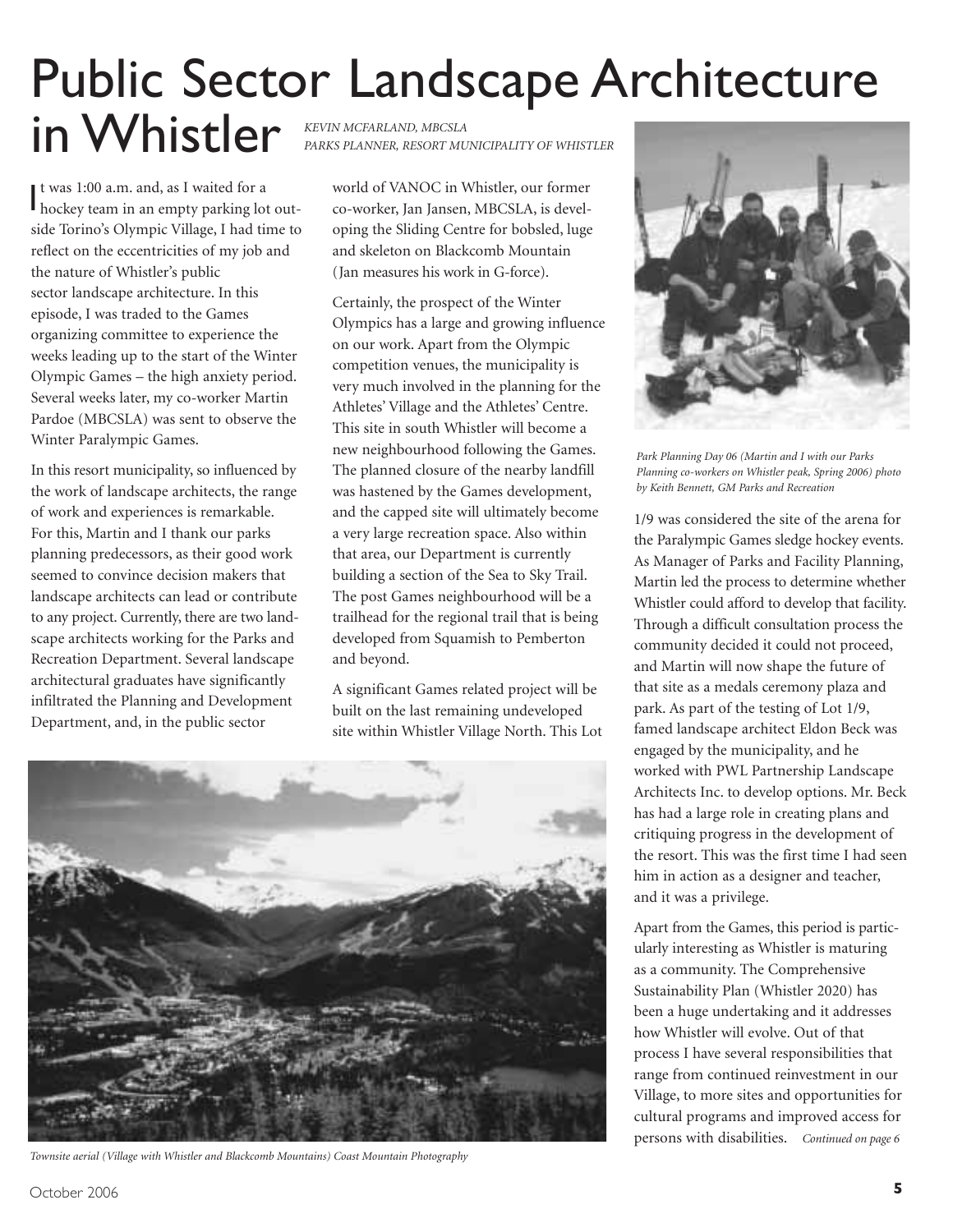## Public Sector Landscape Architecture in Whistler

*- continued from page 7*

Two projects illustrate Whistler's transition from fun loving, twenty something to a fun loving, more fully evolved community. Martin Pardoe is project manager for the library project that now under construction. For twenty years Whistler's Public Library has been housed within portable structures. Despite the unfortunate facility, our library has been one of the most intensely used community libraries in the province. Completion of the new facility will be a civic landmark for Whistler.

The second landmark institutional project, the Squamish – Lil'Wat Cultural Centre, involves us only peripherally, but should be noted as it will be a big step in the life of this town and it will be historically significant for First Nations. It represents a partnership of the Squamish and Lil'Wat nations that is positioned to take advantage of Whistler's status as an international destination.

There are a number of other projects I could relate that we are involved with, including recent negotiations to acquire more parkland, park design and the protected areas network strategy, but instead I will conclude with one more eccentric job episode. I am often asked to give tours to visiting planners, resort developers, mayors, etc., as I seem to get enthused in telling the story of how people with vision, including landscape architects, developed a plan and stuck with it through good times and bad. On one recent tour, a Japanese cabinet minister generously nodded and asked questions as I talked of plans, reinvestment, diverse offerings and hotel tax revenues. As he climbed to the top of our mock medals podium in the Village and donned the cardboard gold medal he leapt and waved with such joy you had to smile. Whistler affects people in different ways. It certainly took me to a different place.



*Village Park East Water Feature. Design and photo by Resort Municipality of Whistler.*

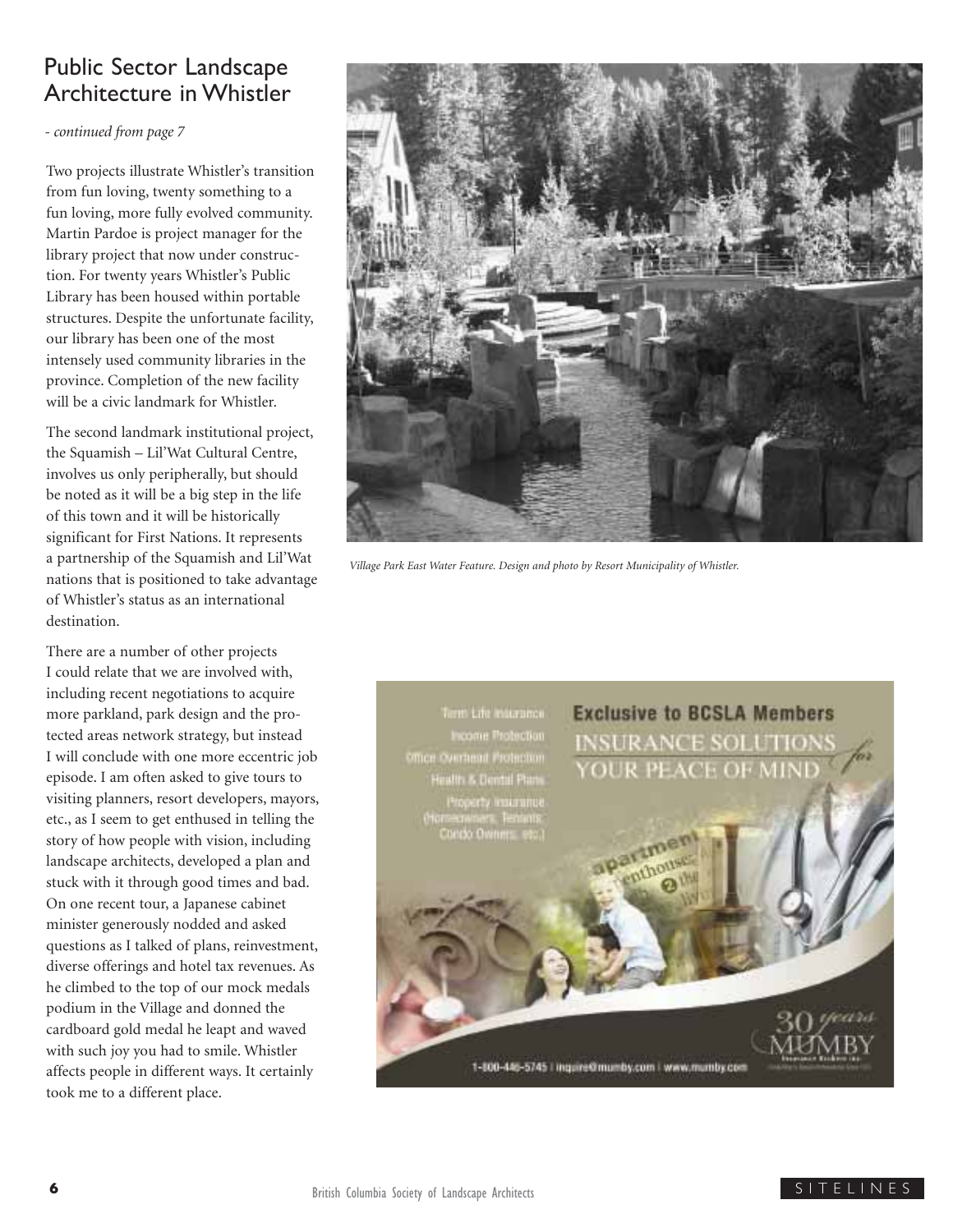# Surrey's City Centre – Whalley Then and Now *WRITTEN BY TIINA MACK, MBCSLA, LANDSCAPE ARCHITECT CITY OF SURREY, PARK FACILITIES DIVISION*

*The City of Surrey continues to be one of Canada's fastest growing municipalities. With a land area greater than Vancouver, Burnaby and Richmond combined, and a population of 400,000 residents, which is growing by nearly 1,000 new residents each month, Surrey is predicted to become the largest city in British Columbia. Traditionally considered a commuter suburb of metropolitan Vancouver, Surrey is fast becoming a metropolis of its own right. Surrey has six community centres: Whalley, Guildford, Newton, Fleetwood, Cloverdale and South Surrey. This article features Whalley, which is a focus for urban open space enhancement, and highlights public open spaces in Whalley visited recently by the BCSLA Public Sector Committee.*

F rom the industrial past as evident<br>at the Tannery and Brownsville at the Tannery and Brownsville Bar waterfront parks in the north, traveling along the City parkway greenway pathway to Central City, and finishing at Holland Park in the south, one can see that Whalley has all the potential for a great future City. The following is an overview of recently created parks and open spaces in the Whalley Community of Surrey, British Columbia.

Tannery Park and Brownsville Bar Park are two riverfront parks constructed for the millennium. These parks will eventually form anchors at either end of a waterfront-oriented walkway backed by mixed-use development. Tannery Park, located at the foot of Tannery Road (named for the tannery factories located here at the turn of the century), was designed by DMG Landscape Architects. The context remains industrial, but a borrowed view of downtown New Westminster from the Tannery Park dyke takes a visitor's eyes away from the outdoor storage and lumberyards surrounding this parkland.



*Tannery Park, view north to New Westminster*



*Brownsville Bar Park, view north west to Skytrain Bridge Photos taken by Annia Vuthirong, University of Guelph BLA student*

Brownsville Bar Park is located at the terminus of Old Yale Road, the crux of the Pattullo and Skytrain Bridges. This reclaimed land is leased from the Fraser Port Authority, and is a popular spot for fishing and observation of the working river. At the turn of the century this was the location of a dock and ferry that would take farmers and their wares across the Fraser River to New Westminster. One day a ferry will dock here again, this time to provide cyclists and walkers that currently must take the Pattullo Bridge and skytrain to cross the river with an alternate route.

From Brownsville Bar Park, cyclists and pedestrians can hop on the City parkway, an off-street multi-use pathway below the skytrain, up the King George Hill Highway hill, to downtown Whalley, known as City Centre, located around the Surrey Central skytrain station. In 2006 the Surrey's Transit Village Plan, funded by the City, Translink and the Federal government, was prepared by Hotson Bakker Architects. This plan looks to create a dense, vibrant, mixed use, and pedestrian focused neighbourhood an urban plaza at *Continued on page 8*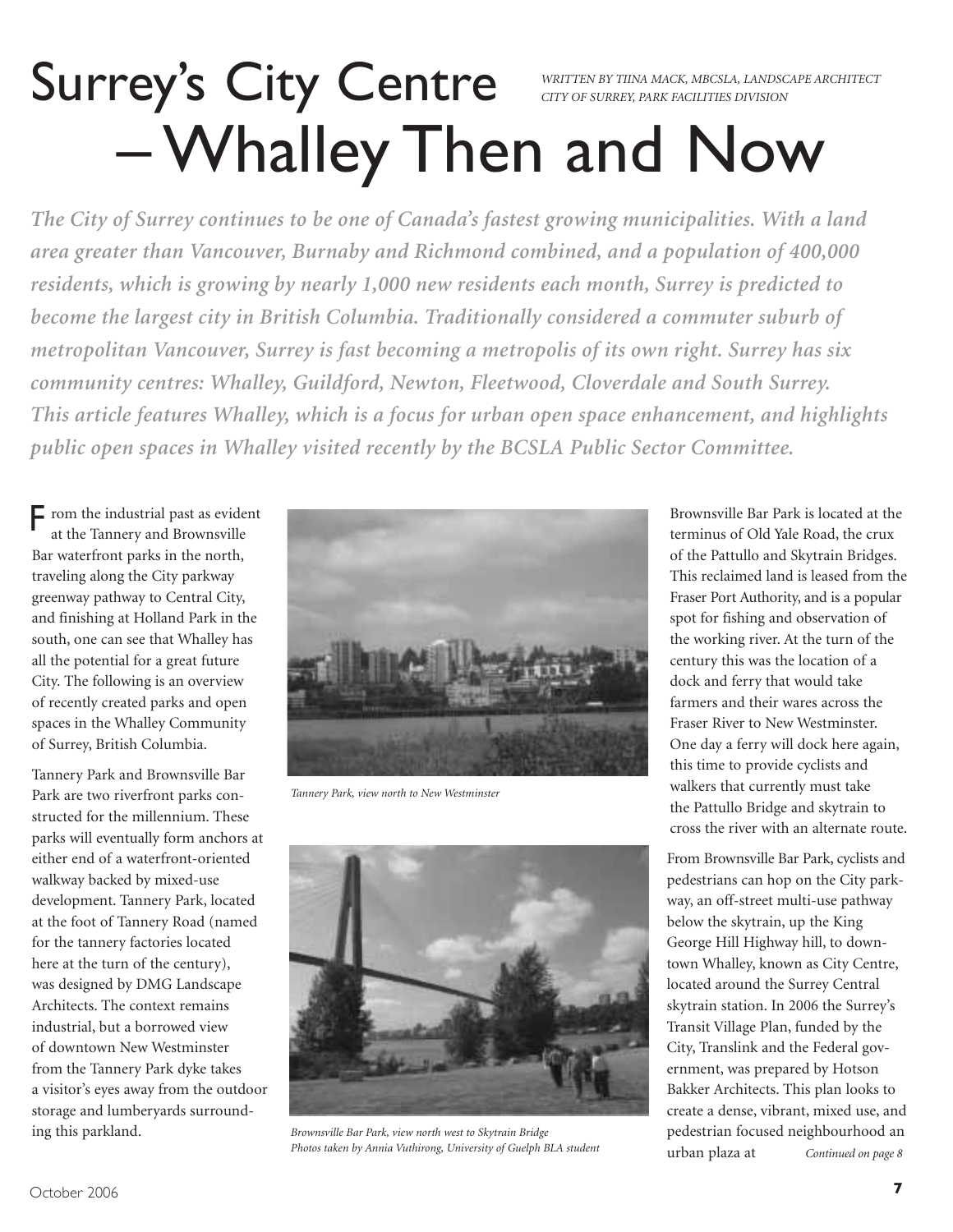## Whalley Then and Now

*- continued from page 7*

Surrey Central station. Thousands of people pass through the transit exchange here daily.

The Central City landmark tower is a five-minute stroll from Surrey Central station. Bing Thom Architects designed the building, and Phillips Farevaag Smallenberg designed its entry plaza. The tower can be seen from kilometers away and has become characteristic of what is expected for Whalley. The fact that this public square is flanked by a local microbrewery with an outdoor patio, and that hundreds of new students are now enrolled at Simon Fraser University at the heart of the tower, only bolsters the strength of this space.

Due south of Central City, is Holland Park. In July of 2004, after months of community consultation, Surrey City Council approved the preferred master plan for the renovation of Holland Park, the City's first truly urban park. The plan and process were prepared by van der Zalm+associates inc.

In 2005, the park concept plan was refined to better integrate the existing trees and to keep the project on budget in a time of rising construction costs. The renewed plan maintains the spirit of the original design and includes: a central focal point water feature including a stage and landform seating, "Roseholly Gardens" after the Holland family estate; formal tree-lined promenades approaching the water feature and garden, a walking loop that is 1 km in length with distance markers, a major plaza including public art installations, an events lawn for public gatherings and passive use, preservation of many valuable trees, with low branches limbed up and crowns thinned to allow low native shrub and groundcover growth underneath, and space for a future playground. Of special interest for horticulturalists will be the introduction of the Alice Holland dahlia, a new variety that will be on display at the park opening in 2007.



*by van der Zalm+associates inc.*

These public places cannot be viewed without comment on the social, economical, and transportation challenges in the environs. Whalley has one of the Fraser Valley's only needle exchanges serving an area greater than Surrey proper, and homeless people and substance abusers can be seen. Housing and rental accommodation costs are lower here than in most other lower mainland locations, and Whalley is a first home for many new Canadians. At the same time, the surrounding residential neighbourhoods have long time residents who are Whalleyproud. Creating safe, friendly and environmentally sound public spaces that foster a sense of place is imperative. Many of these recently developed urban spaces in Whalley do just that. In these spaces, and in the pride of Whalley's residents, we can look to a future that is a vibrant and diverse downtown for the City of Surrey.

*If you would like more information or have any questions about Surrey Parks call (604) 598-5706 or visit www.surrey.ca*

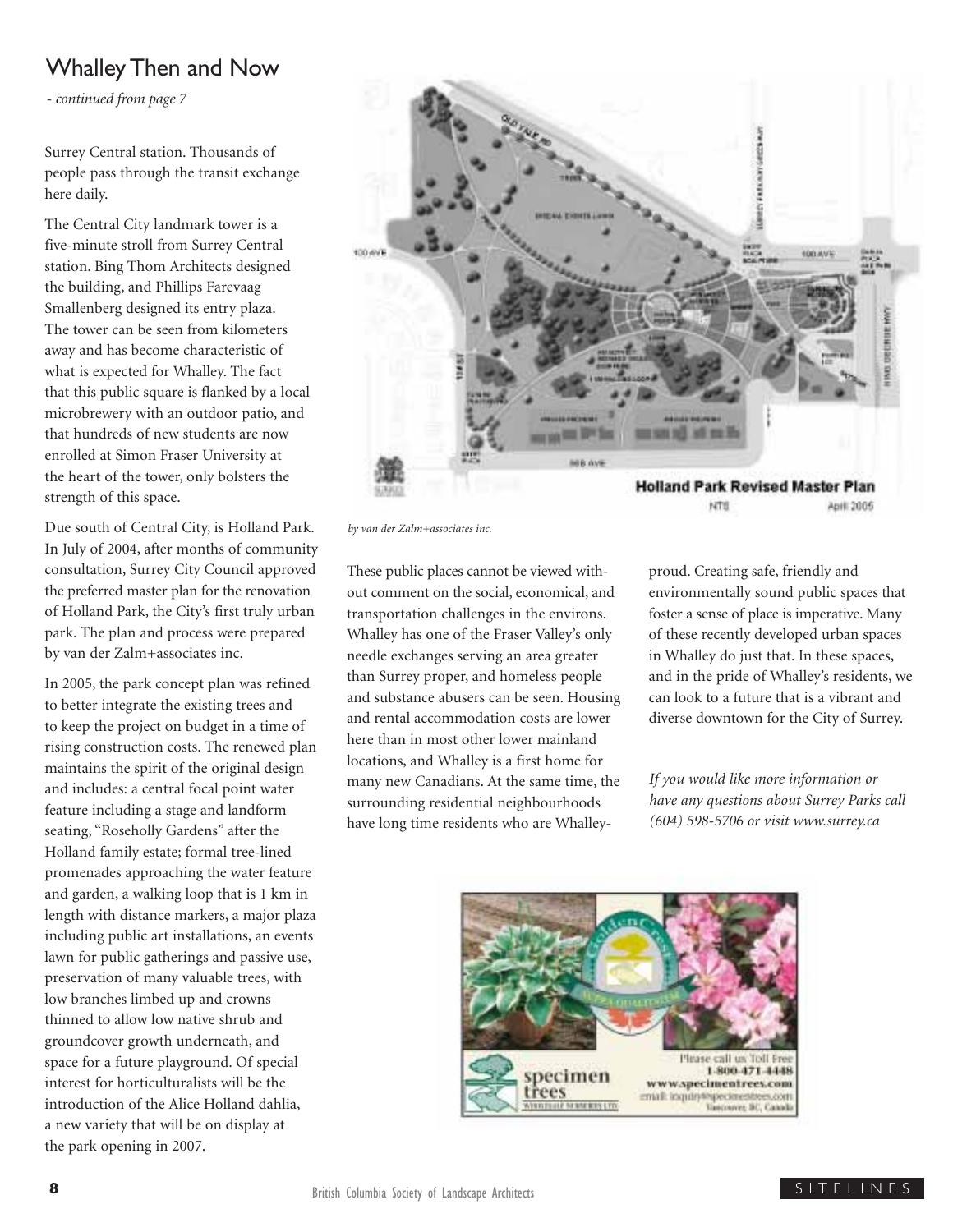# A Quick Glimpse into the District of North Vancouver Parks and Recreation

The District of North Vancouver is<br>blessed by a scenic natural enviror blessed by a scenic natural environment defined by mountains, rivers, forests and ocean. With a population of approximately 90,000, the vision for the District of North Vancouver is one that strives to balance community planning with environmental protection and stewardship. Within this context, the DNV Parks Department is responsible for a wide range of parkland, varying from forested greenbelts, conservation, neighbourhood and community parkland. With an inventory of over 100 parks, the need for park planning and site design and management is significant. Landscape architecture and park planning has played an important role in helping to implement the community vision.

Historically, the first Landscape Architect joined the District in the 1980's as a full time staff position for the Parks Department. Since that time, new positions requiring landscape architectural skills have been established, including a park planner position. This trend of employing public sector Landscape Architects seems to be mirrored in most municipalities and regions throughout the Lower Mainland and beyond. Currently, there are approximately 70 Landscape Architects working for the public sector in British Columbia.

In the District of North Vancouver, there are currently four full-time Landscape Architects working in different areas from Parks, Engineering and Community Planning. The variety of roles and responsibilities range from park design, development permit , subdivision, and local area plan review, to planning, park capital project management, and urban design. In addition, more and more landscape architects are holding management positions within public sector as their skills and training in landscape architecture and planning prove to be valuable assets to the municipalities.

In public sector, a big challenge is to keep up with the evolving outdoor recreation trends. With the backdrop of the North Shore mountains, the DNV Parks Department has witnessed a number of growing outdoor recreation trends. Most cur-

rently, one key focus has been to develop a recreational management strategy for the forested mountain areas, in consultation with GVRD Parks, GVWD Lower Seymour Conservation Area, BC Parks and other private land owners, such as Grouse Mountain Resorts. The growing interest in "unstructured recreation" such as outdoor hiking, mountain biking, orienteering, and commercial eco-tourism has exploded over the past ten years. The recreational strategy aims to set a vision for the DNV north shore mountains, supported by recommendations around environmental protection, best management practices, recreational access, trails, signage and staging areas.

This interest in trails is supported by DNV public surveys that continue to highlight trails as the most popular activity for residents on the North Shore. Parks and Planning continue to foster trails and linkages between home, work and recreation through development permit , rezoning and park planning projects.

At the same time, the shortage of grass sports fields to meet growing demand has become more of a concern in the District of North Vancouver, particularly given tight fiscal budgets, and a limited land base to expand upon. One approach DNV has

*SUSAN ROGERS, MBCSLA SECTION MANAGER – PARK PLANNING AND CONSTRUCTION, DISTRICT OF NORTH VANCOUVER* 



*District of North Vancouver Parks Department Outdoor Education Program Photo: of District of North Vancouver Photo Library*

undertaken is to convert existing grass fields, such as William Griffin Field, into an artificial surface to maximize the use of the site. The need for a sports field tournament centre on the North Shore was also identified in the 1990's. Over the past 15 years, to meet recreational needs, Inter River Park has been converted from a closed landfill site to an active sportsfield park.

In recent years, the needs of youth have triggered a number of new types of park facilities, in particular skateboard parks, such as Kirkstone Skateboard Park. In addition, DNV is working on its first BMX park at Inter River Park , in partnership with Cycling BC, North Shore Mountain Bike Association and the Dirt Bike Club.

Without a doubt, the move towards developing formal partnerships with our park users and volunteers is supported and advocated at the political level. The level of volunteerism in our parks system has increased dramatically, particularly in areas of trails, sports fields, mountain biking, planting and environmental clean ups. We estimate that volunteerism currently provides us with up to \$50,000 of labour in kind.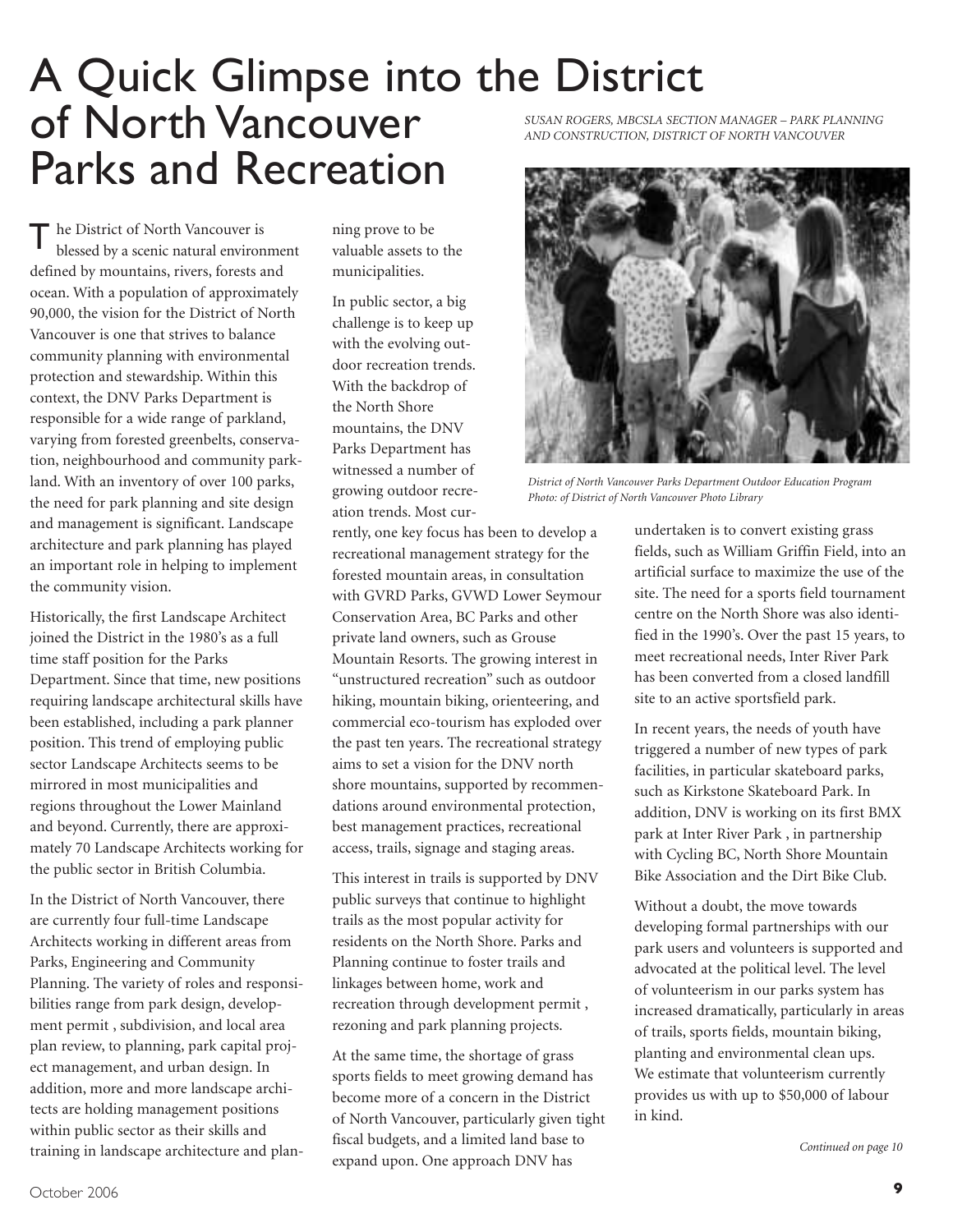## North Vancouver Parks and Recreation

### *- continued from page 9*

We have seen over the years, unique partnerships developing between municipalities and First Nations. In 2001, The District of North Vancouver signed a landmark Protocol/Cultural agreement with the Tsleil -Waututh Nation to foster a spirit of co-operation in the management of our largest waterfront park, named Cates Park/Whey-ah-Wichen. This agreement led to the recent completion of a joint plan called the Cates Park/Whey-ah-Wichen Master Plan and Cultural Resources Interpretive Management Plan. This partnership will guide the restoration of the park which is planned to include a First Nations Feasthouse, new waterfront trails, a playground and other renovated facilities.

Over the years, there has also been a trend towards inter jurisdictional park planning between municipalities and other governmental agencies , in an effort to leverage funds and maximize efficiencies. In North Vancouver, the GVRD and DNV jointly funded a Seymour River Greenway Trail plan, with the goal of sharing planning and capital resources to construct a regional trail that would connect the GVWD Lower Seymour Conservation Area through DNV lands to the Maplewood waterfront.

In addition, all the land managers on the North Shore have embarked upon a collaborative trail planning framework for the mountain areas, in order to develop common guidelines on topics such as signage, trail standards and best management practices. Once again, the goal is to maximize efficiencies in terms of managing and operating interjurisdictional trail systems.

Of course, the public continues to play a large role in helping to shape public space planning and design, and a large part of DNV staff's time is involved in facilitating public consultation and project management. Given the wide scope of projects and issues staff become involved in, being a "generalist" can prove to be your biggest asset. As Landscape Architects, having our fingers in a wide variety of "pies", there is never a dull moment!



*Community Building and Public Participation, Photo: North Vancouver Recreation Commission*

## From concept sketch...



## ...to reality!



We specialize in custom signs made from wood, stone & metal to suit all landscapes.

From concept to completion, we can design your sign or take your idea and make it real.



### Visit our virtual showroom at www.innovativesignage.com

#208-1075 West First Street, North Vancouver, B.C. V7P 3T4 T: (604) 984-4395 F: (604) 984-4495 E: info@innovativesignage.com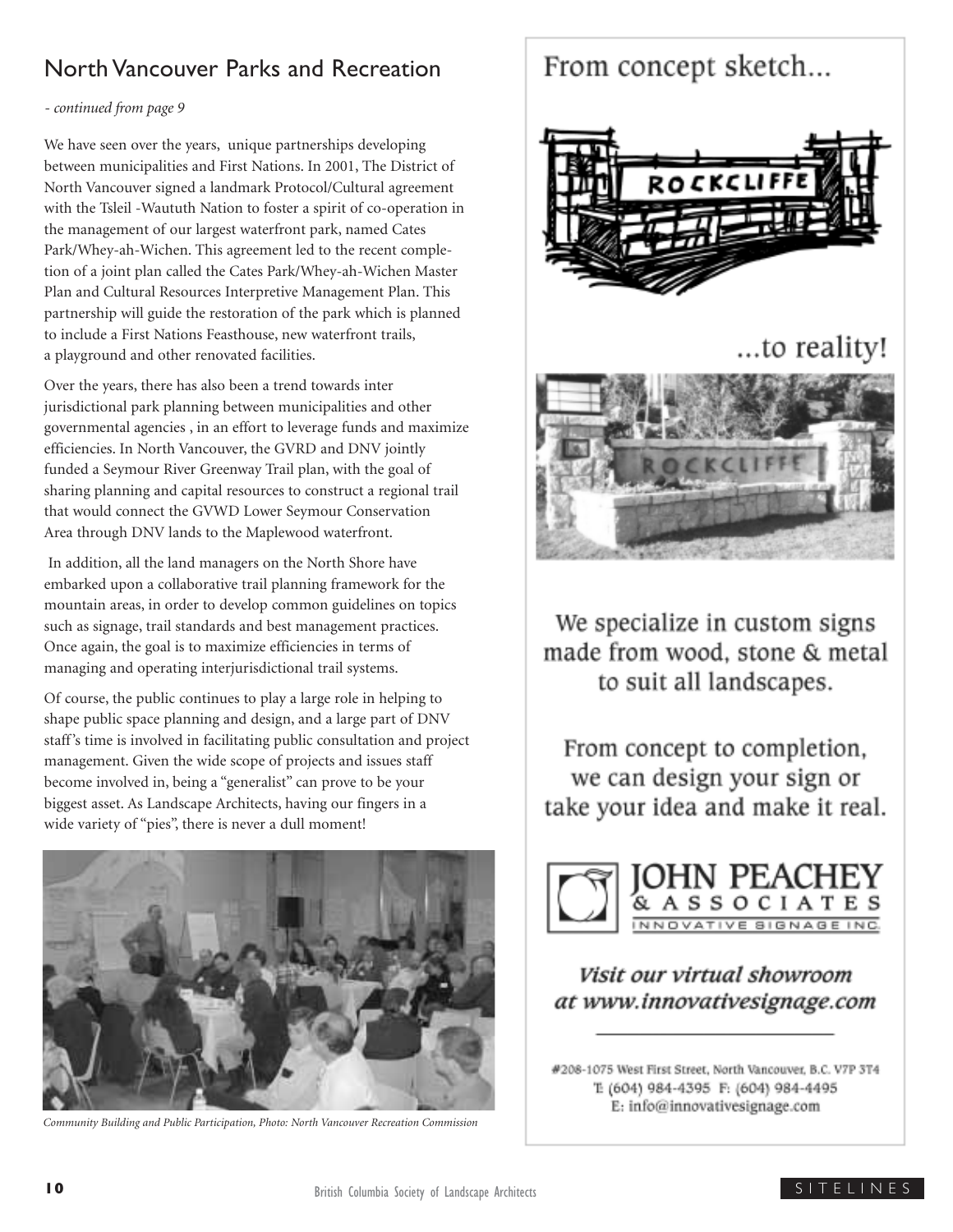# Public Sector Projects in Saanich

*GERALD FLEMING, MBCSLA PARK PLANNING & DESIGN MANAGER DISTRICT OF SAANICH*

ne of the great benefits of working in the public sector is the opportunity to see projects progress from the first idea through to completion. Two recent projects in the District of Saanich illustrate how this can be a challenging field of endeavour. Happily, I can suggest that by following a good process and truly listening to what people have to say, we have completed many projects and these two recent projects attest to that fact. Not to say that there weren't "challenges" but we were able to persevere through the adversity to make significant changes that will have lasting positive effects on the people and the environment. O

### Rutledge Park

The recorded history of this site goes back more than 150 years to when Dr. William Fraser Tolmie who was born in Scotland in 1812 acquired land in the area and began the construction of his home in 1860. The house stood until 1963. Dr. Tolmie's son, Simon Fraser Tolmie went on to become the first BC born Premier of the province serving from 1928-1933. According to local historian Valerie Green, the name "Rutledge" means a stream or pool in boggy land. Even in relatively recent times local residents retell stories about canoeing down Rutledge Street in heavy rains.

The original Rutledge Park was created in the early 1960' s and consisted of a small playground and a very popular and well loved pink elephant set within a half hectare area. Over the years, beginning in the late 1970's, the Saanich municipality began acquiring all of the other properties needed to complete the park.. The last three properties were acquired in 2001. In total, 24 properties were acquired at a cost of approximately \$2.5 million.

The first major public meeting with Saanich Parks staff and area residents to discuss the expanded park took place in December 1997. A second meeting whereby



*District of Saanich - Centennial Trails Blenkinsop Greenway - Phase 1, 2006 Photo: Saanich Parks & Recreation*

the design team presented the initial concept plan to the area residents took place in April 1998. Momentum for the future development of the park increased dramatically when in February 1999, Saanich Council endorsed the park plan. Long before these meetings however, there was a great deal of time, energy, and visionary thinking by the community that lead to the creation, of this splendid new park. House demolitions and removals took place during the summer of 2000 and spring of 2001.

Construction of the park took 2 years. Phase One commenced in the spring of 2002. This work included the removal of the last house, new curbs and gutters along adjacent streets, excavation and regrading, drainage, pathway base installation, playground construction, lawn and tree planting and irrigation. Phase Two commenced in late spring, 2003 and saw the installation of new sidewalks and traffic calming measures, completion of drainage and irrigation systems, pathway paving, tennis court, playcourt, pedestrian plaza, lighting,

furnishings and more soft landscaping. A public art component was added in 2006.

The primary funding source was the Parks Capital Budget and Reserve Funds. Total capital expenditures were approximately \$975,000. Saanich Council showed unanimous support for the project and were committed to seeing it completed.

Today, the new Rutledge Park occupies 1.89 ha. The new park has acted as an economic catalyst for the revitalization of the neighbourhood and has instilled a strong sense of pride among local residents. Rutledge Park has become a significant and important green oasis in Saanich's already impressive open space system. Forty years ago, people with vision saw the need for this park and today it has become a reality. The pink elephant, now named "Rutley", stands as an enduring reminder that with vision, patience, creativity and commitment that great things are possible.

*Continued on page 12*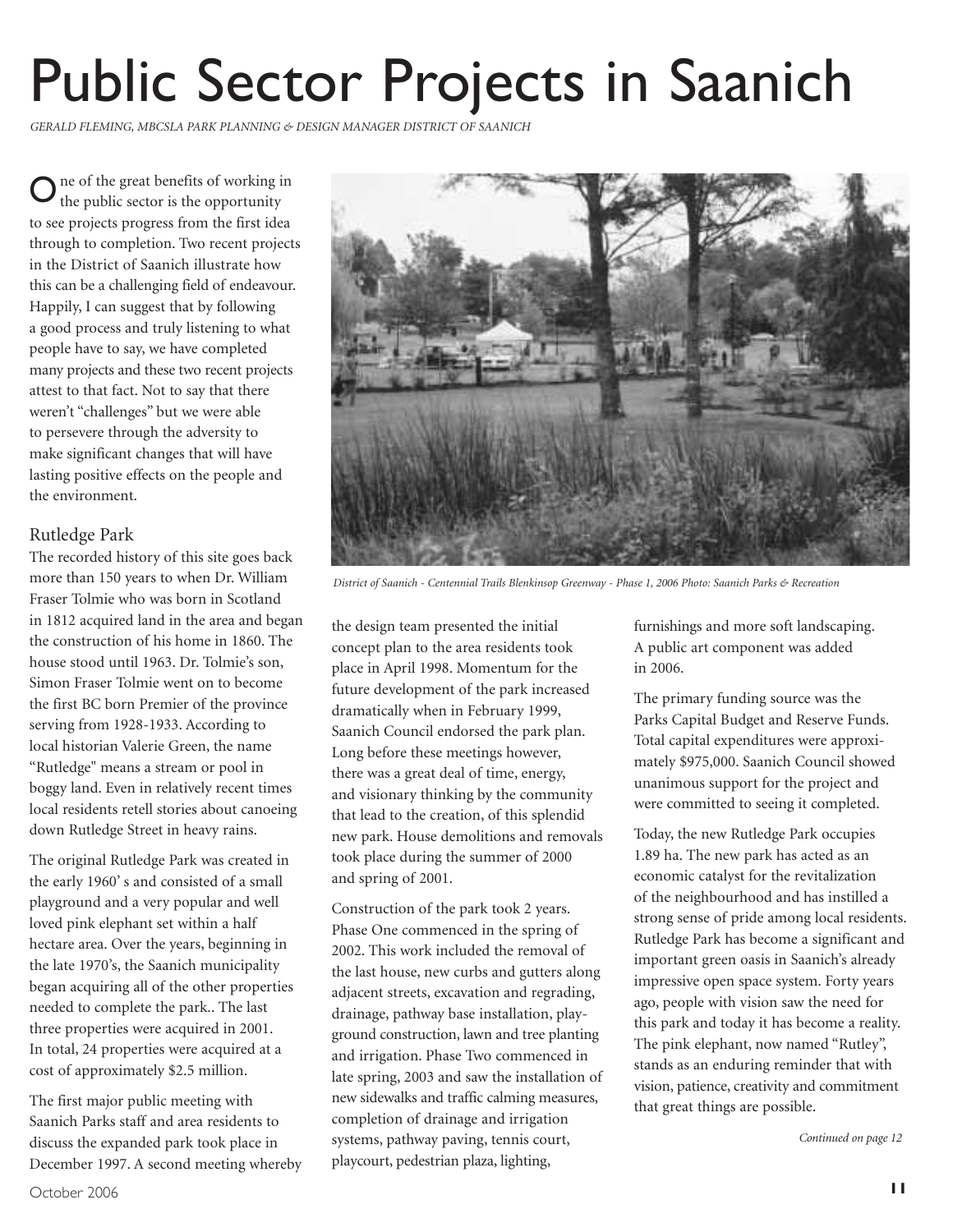## Public Sector Projects in Saanich

*- continued from page 11*

### Centennial Trails 2004-2006

The trails and walkways in Saanich are diverse and provide opportunities for recreation, transportation, exploration, and connection of the rural and cultural richness of our community.

The principle of preserving trail connections and creating new ones is embodied in the District of Saanich Official Community Plan – a guiding document for future land use and development. Over the years, trails have been established throughout the community for the use and enjoyment of residents and visitors. Some of these trails include: Colquitz River Linear Park, Galloping Goose Regional Trail, Lochside Regional Trail, Blenkinsop Bridge Crossing, Glendale Trail and the Interurban Rail Trail.

As part of the celebration of 100 years of municipal incorporation in 2006, the District of Saanich embarked on the Centennial Trails project in 2004. Approved by Council in December 2003, this project built upon existing trails and created new multi-use trail connections along east/west and north/south routes to all geographic areas of the municipality. The east/west trail connections will eventually link the Frances Freeman King Regional Park on the Saanich Inlet, all the way across the municipality to Mt. Douglas Park on Haro Straight.

The project is being undertaken in two phases from 2004-2006 and 2007-2009. Both phases of the project include trail improvements and the construction of new trails in the key strategic areas of the community. All of the trail segments will be tied together with distinctive and cohesive wayfinding and information signs and maps. One of the more challenging aspects of the project has been creating a level of acceptance in the community for changes to existing trails. With the excitement of providing new, wider trails for a broader range of trail users, came the concerns about residents' privacy, environmental effects and the loss of a slower pace of life. The design for the trails was led by UMA Consulting Engineering Ltd. with Saanich Parks & Recreation staff acting as part of the planning/design team and client.

Funding for the \$3.99 million Phase 1 of the project was provided by the Canada-British Columbia Infrastructure Program (\$1.468 million), with the remainder coming from the District of Saanich (approximately \$2.522 million). The estimated cost for Phase 2 is \$2.40 million.

The scope of park and recreation planning and design has changed a great deal in the past 20 years. Communities have transformed from being an accepting public, to one where we must not only meet the highest standards but also try to accommodate the interests of the individual wherever possible. Whether one is planning and designing a small playground or a major park/trail project, community and neighbour input is essential. The public sense of "ownership: has extended from one's own private spaces out into the public spaces. This may be somewhat unique to our community but that is doubtful. Part of the changing climate is that the public has come to realize that they do have a genuine opportunity to affect the outcome. Even when there may be disagreements over solutions, the respect for the individual's viewpoint must not be lost.



*Opening Day Celebrations at the new Rutledge Park – Saanich, BC • Photos courtesy of Saanich Parks & Recreation*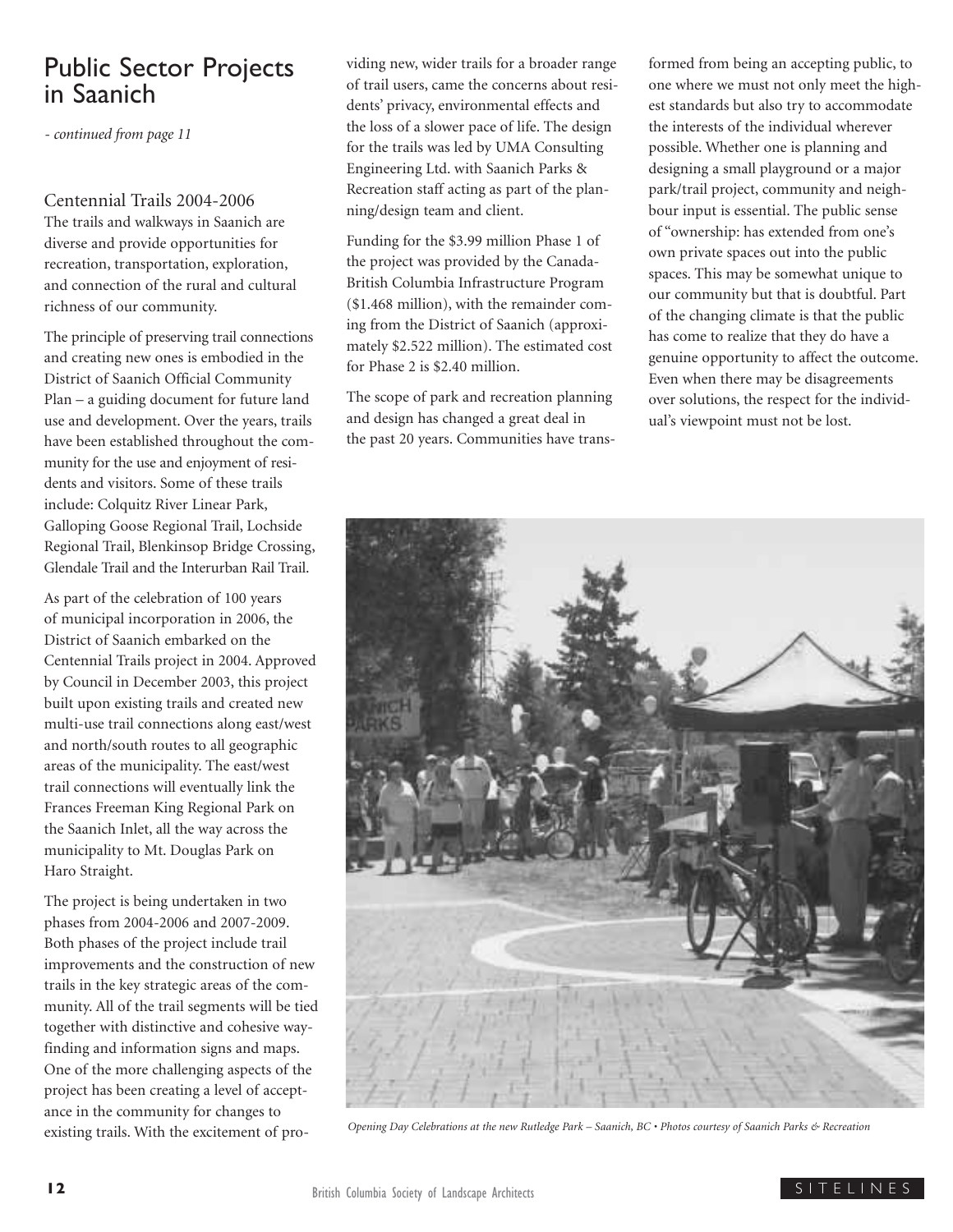# Gellatly Nut Farm Regional Park – Westbank, British Columbia

Regional District of Central Okanagan – Parks and Recreation Department

*BY FIONA CHAMBERLAIN,MBCSLA, PARKS PLANNER AND JODIE FOSTER-SEXSMITH, COMMUNITY RELATIONS COORDINATOR.*

The Gellatly Nut Farm was established<br>in 1905 and was the first of its kind is in 1905 and was the first of its kind in British Columbia. Sifting through the old photos and historical records of the farm is like witnessing the settlement of Westbank, British Columbia. The wooden trunks and cardboard boxes hold treasures including original mail, bills of sale, receipts for purchases of seeds, and invitations to local weddings and social functions. They lead you through a hundred years of history with vivid photos of the people who arrived in Westbank and the land they settled.

The Gellatly Family is widely acknowledged as an important pioneer of Westbank. The family experiences are chronicled in historical publications throughout the Okanagan Valley and their innovations led the way for the Agriculture industry in the Okanagan.

The Gellatly Nut Farm is significant as the last remnant of a pioneer enterprise, the

mainstay of the historic community at Gellatly Point, which played a substantial role in shaping the farming pattern of the entire Okanagan Valley. As such, the Gellatly Nut Farm property was designated a Class 'A' Heritage site in the Central Okanagan Heritage Resource Inventory, in 1984.

David Erskine Gellatly and his family came to the Okanagan Valley in 1893 and purchased what is now known as Gellatly Point in 1900. The Gellatly family laboriously cleared the land by hand and began planting crops. By 1905, the Gellatlys had a substantial vegetable acreage and had set out the first fruit trees. They proceeded to build the biggest greenhouse in the Okanagan Valley as well as packinghouses and a wharf for dispatch of produce by boat.

Jack Ure Gellatly, David's brother, was the experimental mind that worked the land for decades developing *Continued on page 14*



*Top: Jack Ure Gellantly*

*Bottom: Nut Orchard Trail Construction*

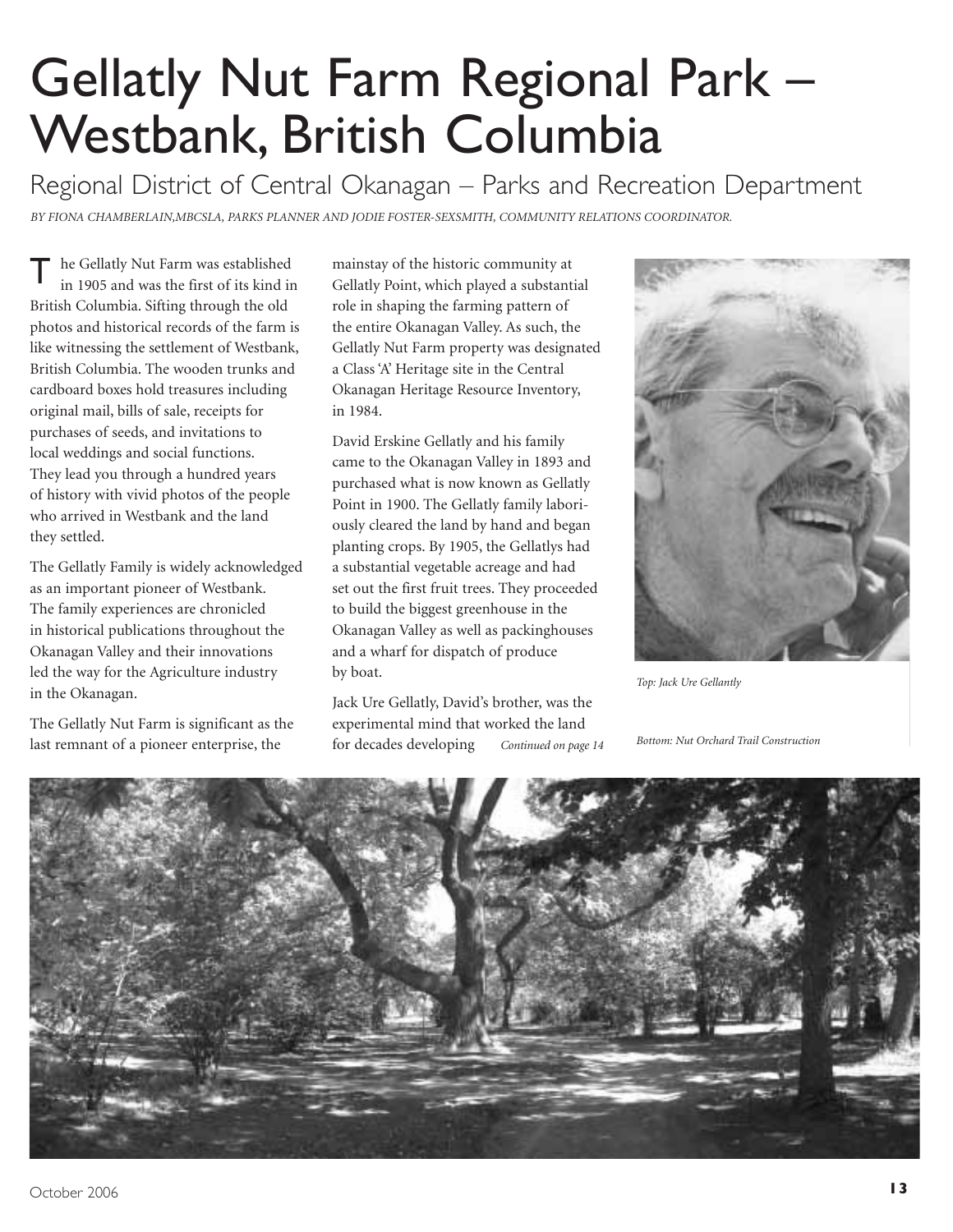## Gellatly Nut Farm Regional Park

*- continued from page 13*

new nut tree species. He accomplished this by crossing traditional high yield trees with hardy Canadian species like the hazelnut. Gellatly strongly believed in the benefits and economic profitability of nut trees. His slogan on farm flyers and price lists read "For Beauty, Shade and Profit – Plant Gellatly's Northern Nut Trees" and he traveled throughout British Columbia promoting nut growing as an upcoming industry.

His greatest achievement was the development of cold hardy filberts and hazelnuts, walnuts, buartnuts, filberts,





*Above:: Jack Ure Gellatley, (1955)*

*Left: Children prepare for the dove release at the Park's Grand Opening in September 05*

*Bottom Left: Restored Park Beach*

*Bottom Right: Nut barrel cleaner*

*All photos for this article contributed by Eve Wegscheidler*



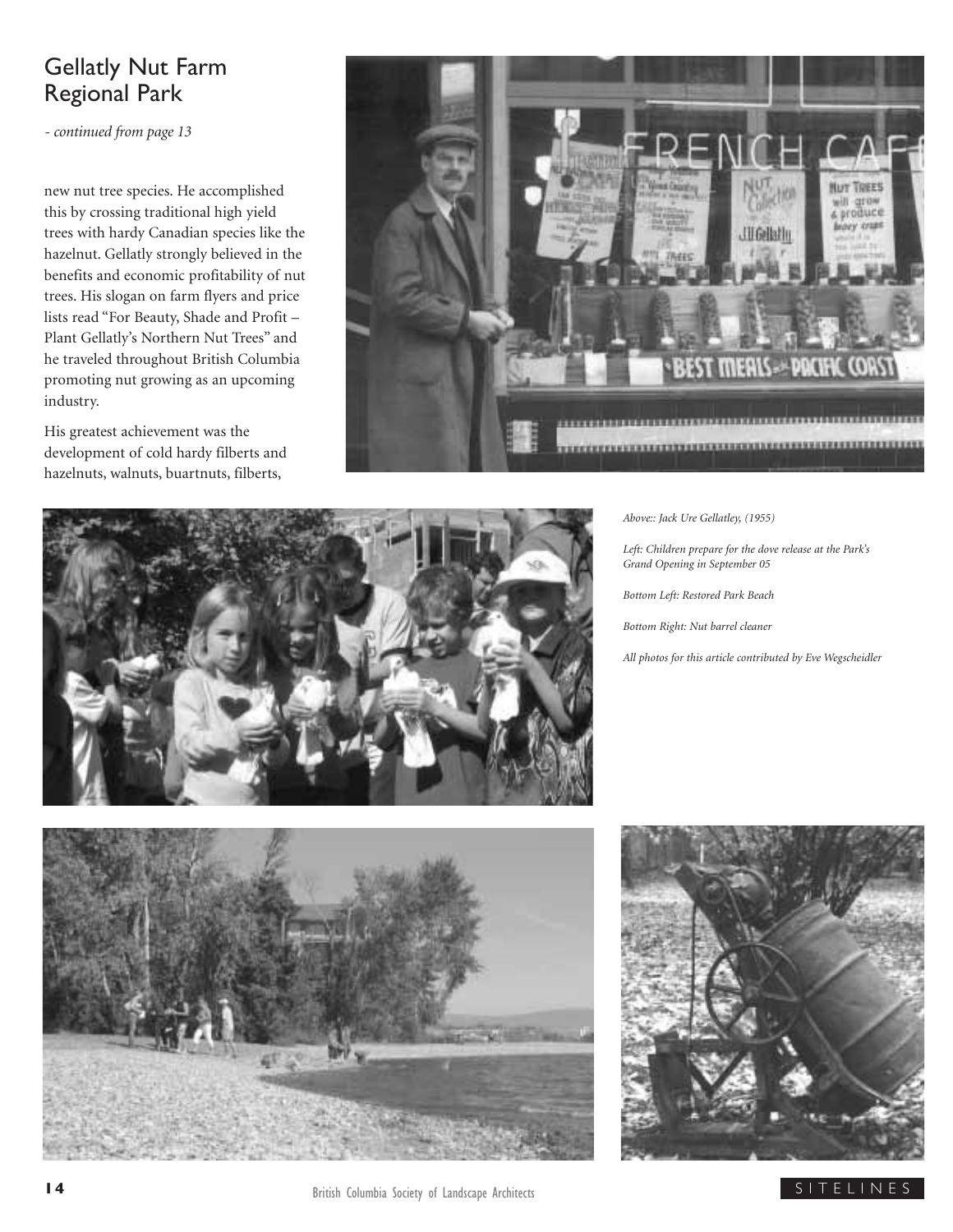trazels and superior varieties of blightresistant Chinese chestnut. This gene pool would become an irreplaceable source of Northern hardy nuts. Gellatly named about thirty-five hybrids; however, none of them has received commercial acceptance. His most significant contribution lies in providing germ plasm breeding material for other breeders as a basis for crosses involving production of rootstocks, ornamental trees, trees with winter hardiness, large sized nuts and early maturing nuts.

His introductions of nut varieties have been propagated and planted widely across Canada and the northern United States. They have also been distributed in France, the Netherlands, and other north European countries. Most of his new nut varieties have been given names that incorporate 'OKA' for Okanagan. The nut grove at Rideau Hall, the Governor General's residence in Ottawa, proudly displays Gellatly tree varieties.

The Gellatly Nut Farm was purchased in 2002 for use as a regional park in a partnership between the Regional District of Central Okanagan and a non-profit organization called the Gellatly Nut Farm Society. A concept plan for the park was completed in 2003 by Debbie Clarke of Forecon Consulting in Vernon and directed the development of the property as it moved from a working orchard to a regional park site.

In 2004, a Canada/BC Infrastructure Grant of \$600,000.00 was awarded for the development of park amenities. The park landscape architectural and engineering design drawings were prepared by Bel-MK Engineering of Kelowna and implemented by Sierra Landscaping Incorporated. Work in the park included the restoration of the farm buildings, the addition of interpretive trails and development of park amenities such as a parking area, washrooms and site furniture. Over 750 sprinkler heads were installed to automate the orchard irrigation system. A significant challenge during construction was the upgrade to the sanitary sewer, electrical and domestic

water servicing of the park, given the proximity of the root systems of the 100 year old orchard trees.

The 4 hectare (9.88 acre) park opened to the public during the harvest in September 2005, marking the centennial of the farm. The Gellatly Nut Farm Society operates the park, which is open to visitors daily from dawn to dusk. The park is particularly attractive during the fall harvest from early September to the middle of November. Visitors can purchase or pick their own nuts and learn about several species of hazelnuts and walnuts as well as butternuts, heartnuts and interesting crosses such as the buartnut. For more information visit www.regionaldistrict.com or www.gellatlynutfarm.ca

# Protect Your Hardscapes from Tree Root Damage

DeepRoot Root Barriers redirect tree roots down and away from surface hardscapes

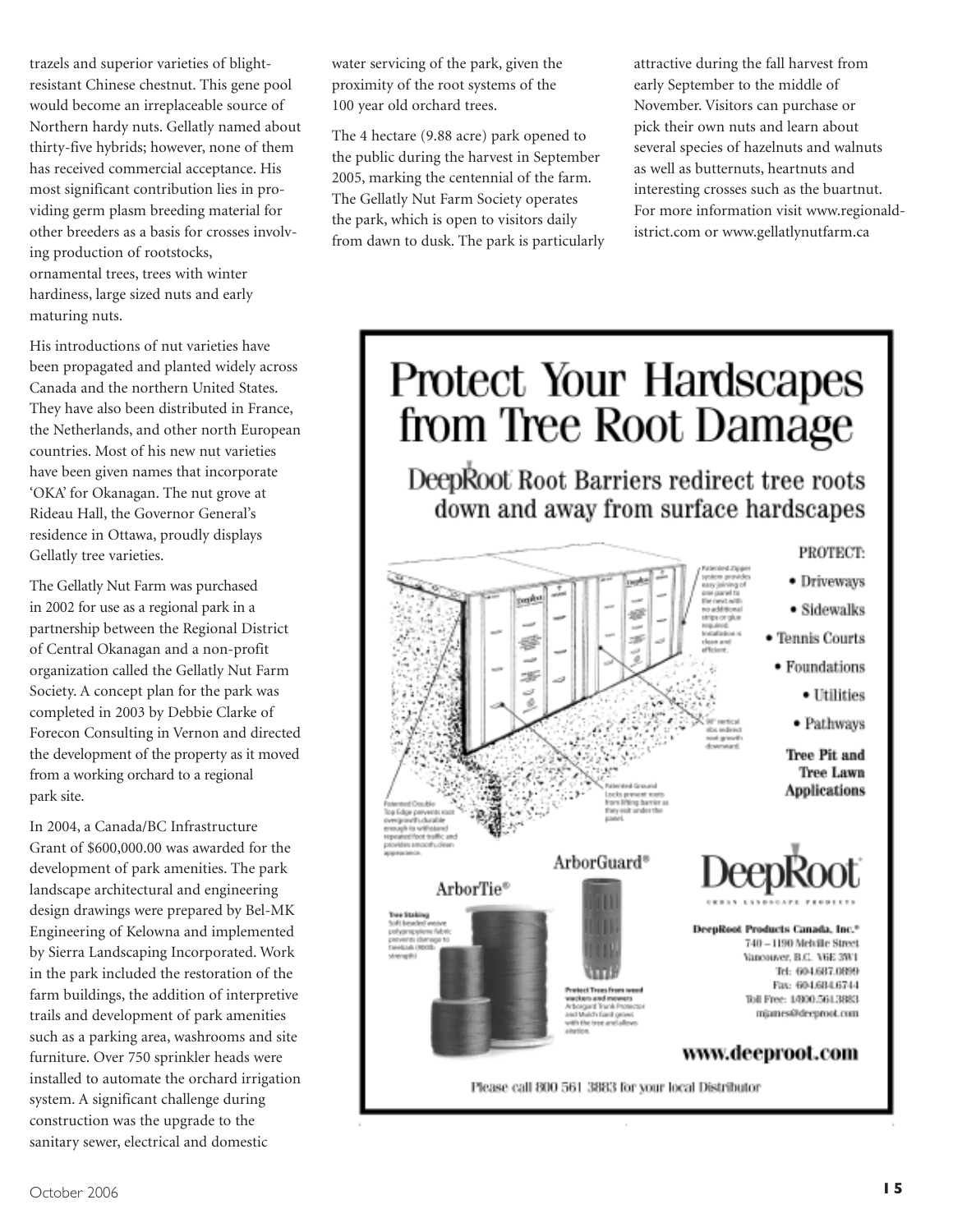

More than sixty BCSLA construction site signs are in circulation throughout the province. Both large and small signs have been manufactured and ar ready to order. The order form is available from the BCSLA office.



# landscapeforms<sup>®</sup>

Martin Petersen, Danica Agencies 604.987.7461 604.987.7024 danicaagencies@shaw.ca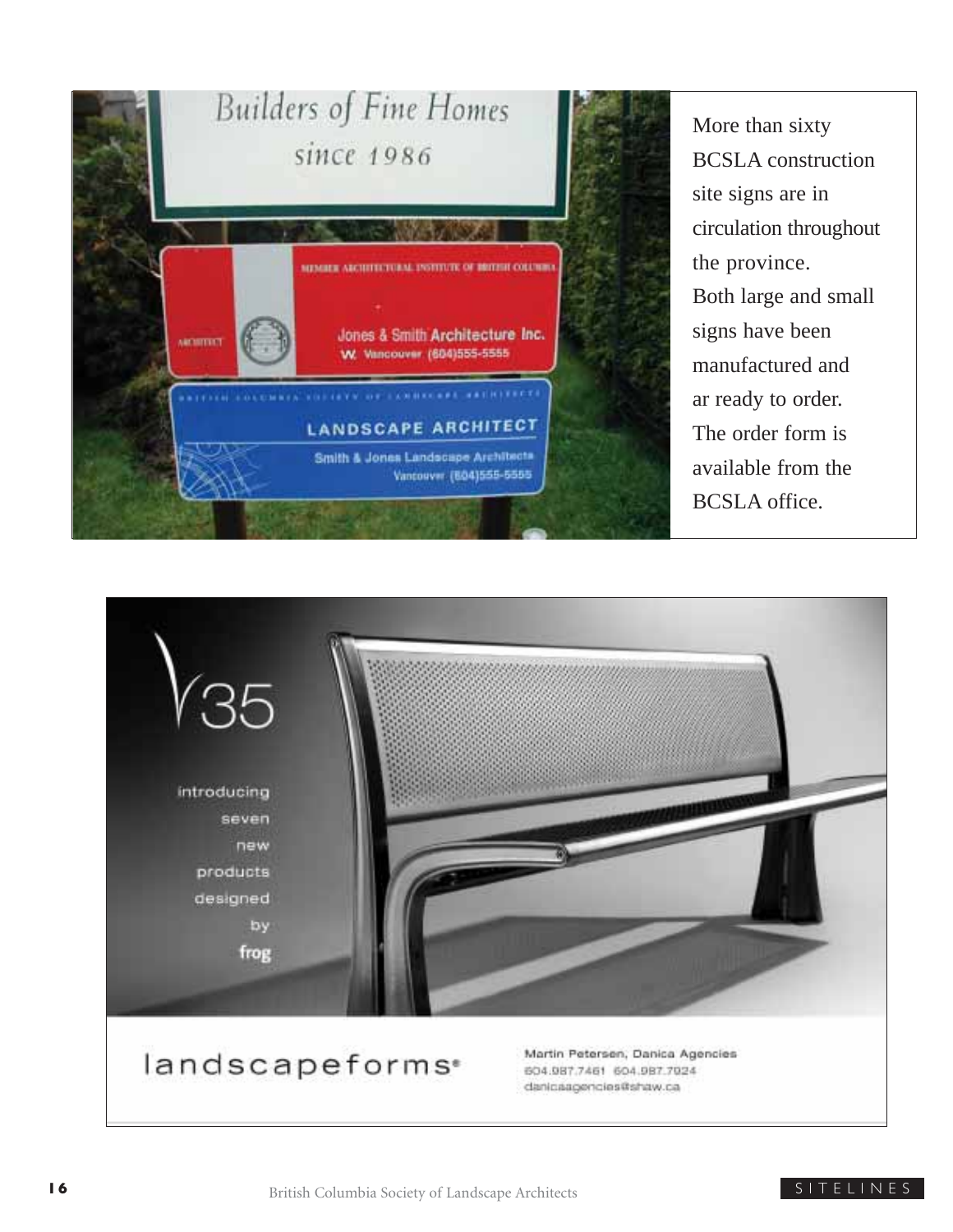# The Introduction of UBC's Newest Faculty Member

# The Landscape Architecture Program at UBC

*BY DOUG PATERSON, MBCSLA, FCSLA, ASLA PROFESSOR LANDSCAPE ARCHITECTURE*

aniel Roehr comes to our program by way of Berlin. At a young age, he left Germany to study in the United Kindom, first becoming qualified as a gardener at Elmwood College in Scotland before gaining a Higher Diploma in Horticulture and Landscape Technology from the Askham Bryan College of Agriculture and Horticulture in York, England in 1987. In 1992 he obtained the equivalent of a MLA from Heriot Watt University/ College of Art, in Edinburgh, Scotland. He has both teaching and international practice experience, and has significant expertise in green roof and other cutting edge "green" technologies in landscape architecture. D

Roehr's work over the past 14 years has spanned Great Britain, Japan, the US, Germany, Italy, Austria and China. For six years he was project architect (manager) with responsibility for the landscape implementation for the internationally recognized and award winning Potsdamer Platz project in Berlin. Through this internationally acclaimed, urban design project, he gained extensive expertise in the design and implementation of green roofs, used extensively on this project and others he designed in Germany. In addition, he has been involved in a number of major design-planning initiatives including, most recently, the master plan for Wujiang City Park in China. He is a registered landscape architect in Berlin and started his own office there in 1999 and, in 2004 he was a cofounder of an office in Shanghai. Since that time, his work has been recognized in international



publications and exhibitions. He has lectured extensively in Europe, North America and Asia and taught studios courses at several universities over the past four years in Germany including the Humboldt University, Berlin and the University of Applied Science, Berlin. He also has served as external examiner for the graduation of students at the University of Applied Sciences in Berlin, the University of Hannover, and the Anhalt University of Applied Sciences in Bernburg.

We welcome Daniel to our program and Vancouver.

### **ANDREW SHERET LIMITED B.C. Owned & Operated Since 1892**



### **PLUMBING • HEATING • AIR CONDITIONING • FIRE PLACES • IRRIGATION • WATERWORKS • INDUSTRIAL • WATER FILTRATION • PUMPS**

Nelson • Bear Irrigation • Focus Landscape Lighting • Landscape Cloth • Drip Irrigation • Carson Valve Boxes • Landscape Rakes & Shovels • Irrigation Wire & Connectors • PVC Pipe & Fittings

• NDS Drains • Flexible Drain Pipe • Drinking Fountains

| Vancouver<br>Island   |
|-----------------------|
| Victoria              |
| Langford              |
| Nanaimo               |
| Courtenay             |
| <b>Campbell River</b> |
| Parksville            |
|                       |

### **CONTACT:**

Ashley Towers 250.758.7383 **Lower Mainland** Vancouver Burnaby Surrey **Richmond** Abbotsford Port Coquitlam

Prince George Vernon Penticton Kamloops Castlegar

**Interior/ Okanagan** Kelowna

#### **CONTACT:** Mark Stephens 250.493.9369

### **WWW.SHERET.COM**

Andrew Sheret Limited has 19 locations in BC to serve you!

**CONTACT:** Barry Craig or Doug McDonald 604.278.3766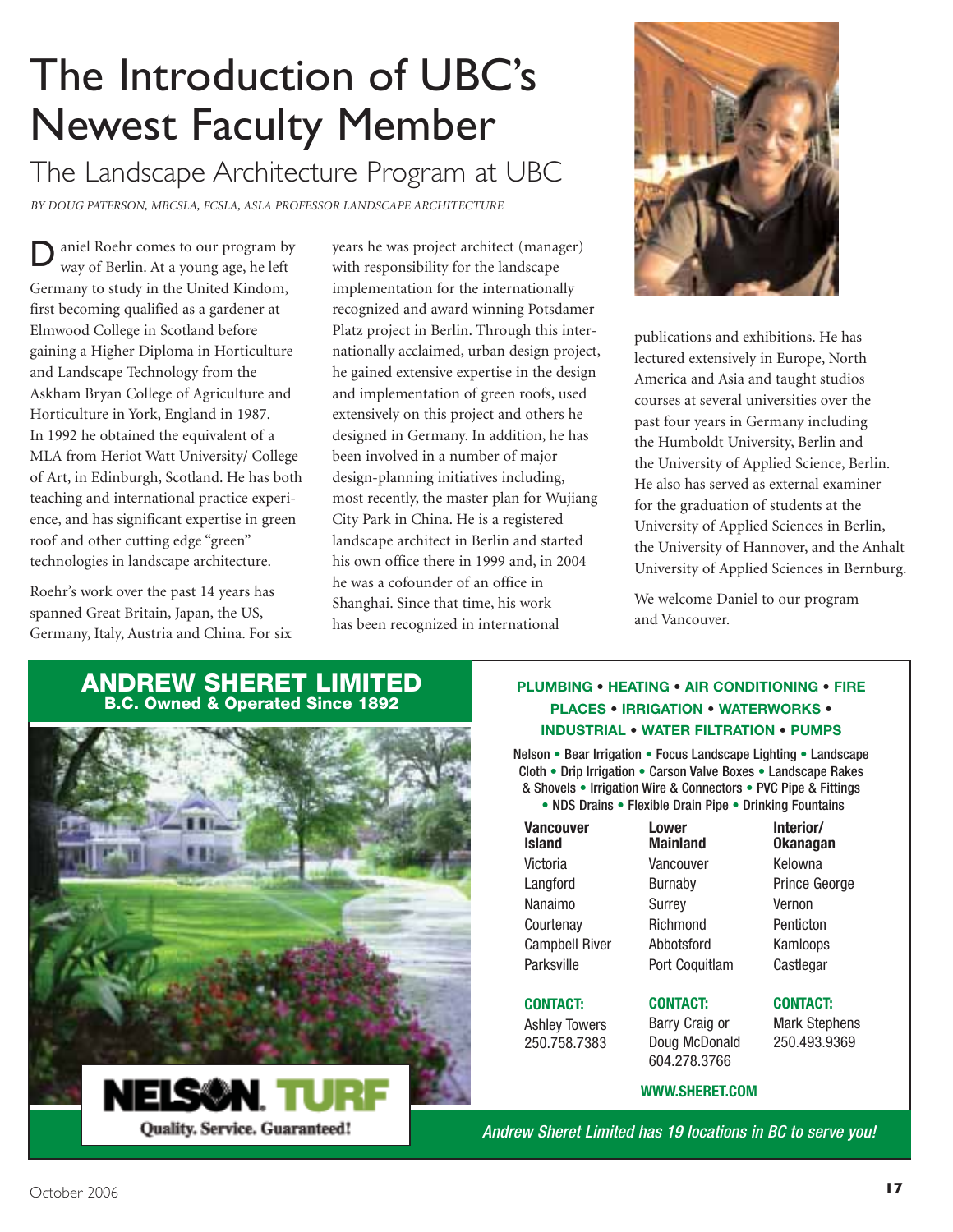

Not hiring a professional to landscape your project can have serious longterm  $results.$ 

Don't make that same mistake when choosing your reprographics company.

Let the professionals at T.R.Trades Reproduction Ltd. help make your business a sustainable resource.

T604.736.4571 F 604.736.4562  $\int_0^\infty$  trivades.com www.trtrades.com 1744 West 4th Avenue. Vancouver V61 1M1



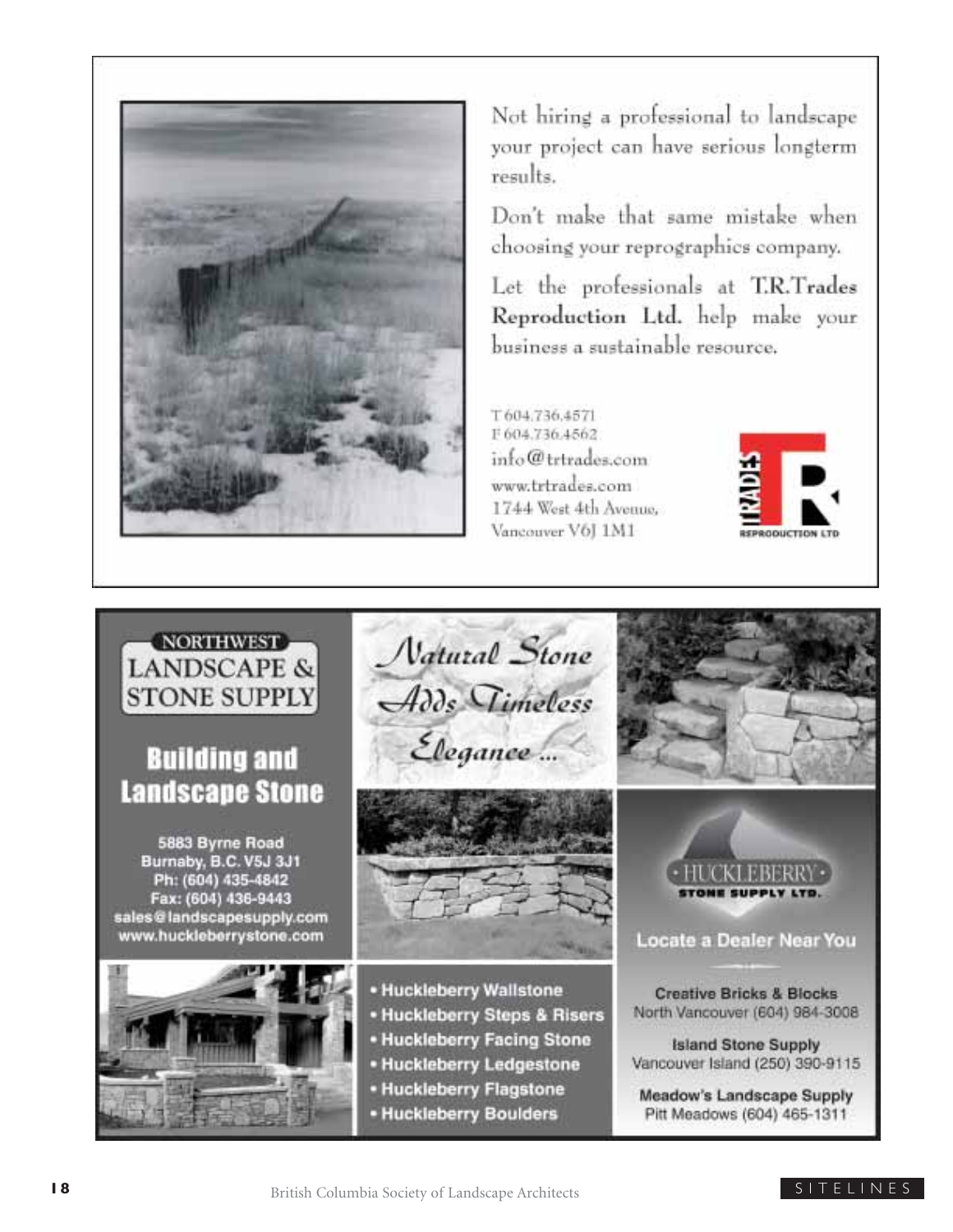# COPIX **Water Products**

Terasen Waterworks has changed its name to Corix Water Products.

Although our name has changed, we are still focused on delivering superior service to all our customers and we continue to be your one-stop source for all your irrigation and water product needs.

We are proud to offer commercial and residential products manufactured by Rain Bird\*, the world leader in irrigation products.

Abbotsford 1-800-538-2084 **Duncan** 1-800-366-0333

Richmond 1-800-667-2445 Edmonton

Cloverdale 1-800-665-2134

**Coquitiam** 604-464-6066

Courtenay 1-888-567-7473 Kamloops 1-800-284-6480

1-800-667-2343

1-888-474-3980

Vernon

1-800-461-9987 **Victoria** 

1-800-561-0989

Calgary 1-800-242-3176 1-888-232-9411

Grande Prairie 780-513-5010

Lethbridge 403-327-9132

Red Deer 1-866-343-8257

\*Rain Bird golf products are only available at our BC locations.

Kelowna

Langford

## **Creating Solutions Building Partnerships**

www.corix.com

Proud distributor of